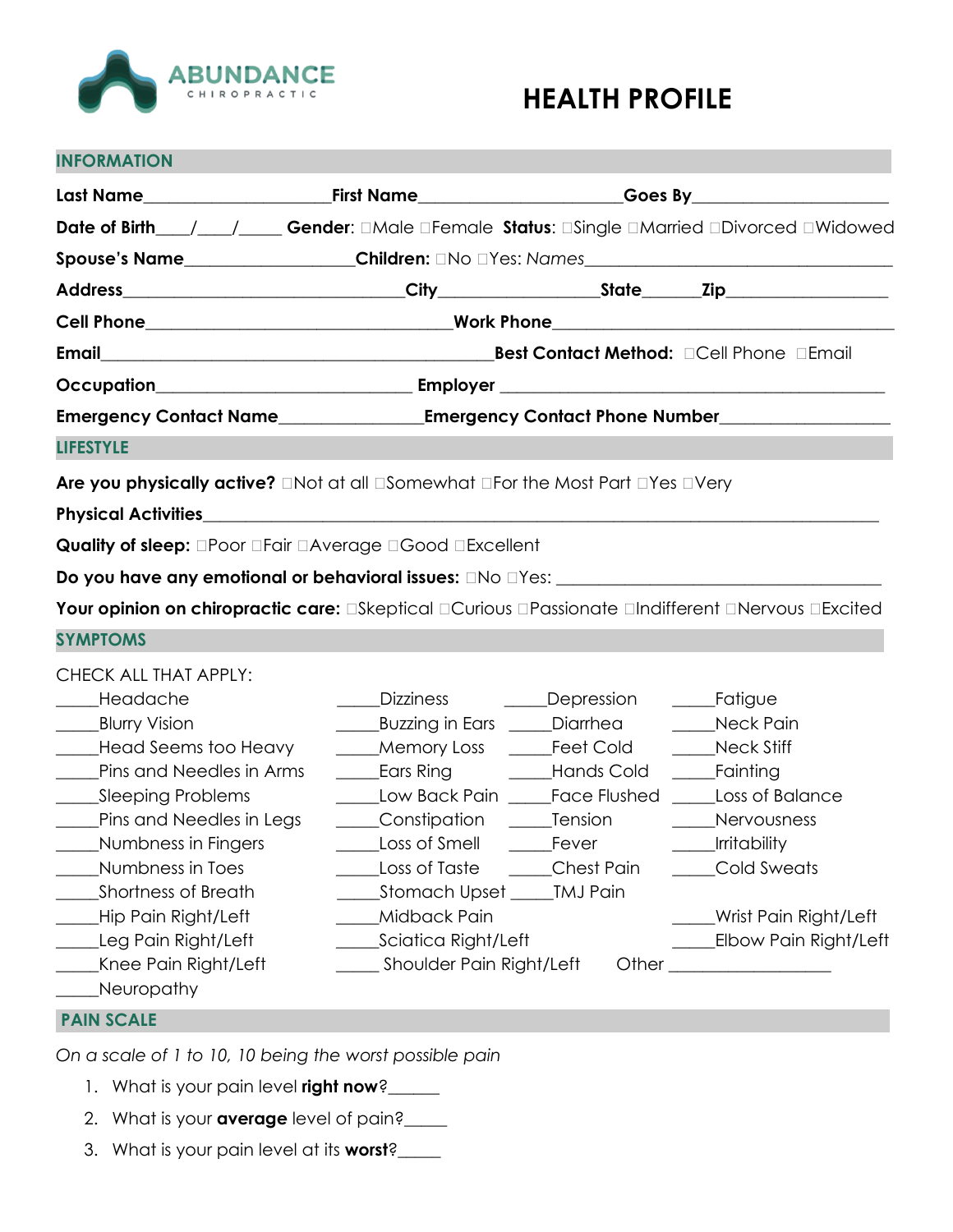#### **HEALTH HISTORY**

List Current Medications

### **List all Surgical Operations and Dates**\_\_\_\_\_\_\_\_\_\_\_\_\_\_\_\_\_\_\_\_\_\_\_\_\_\_\_\_\_\_\_\_\_\_\_\_\_\_\_\_\_\_\_\_\_\_\_\_\_\_\_\_\_\_\_\_\_\_\_\_\_\_

**Have you ever been in an auto accident?**  $\Box$  No  $\Box$  Yes: *Date(s) Injury?* 

Have you ever had/have? **Elast Cancer Eleart Disease Elast Surgery Elast Diseizures** 

 $\_$  ,  $\_$  ,  $\_$  ,  $\_$  ,  $\_$  ,  $\_$  ,  $\_$  ,  $\_$  ,  $\_$  ,  $\_$  ,  $\_$  ,  $\_$  ,  $\_$  ,  $\_$  ,  $\_$  ,  $\_$  ,  $\_$  ,  $\_$  ,  $\_$  ,  $\_$  ,  $\_$  ,  $\_$  ,  $\_$  ,  $\_$  ,  $\_$  ,  $\_$  ,  $\_$  ,  $\_$  ,  $\_$  ,  $\_$  ,  $\_$  ,  $\_$  ,  $\_$  ,  $\_$  ,  $\_$  ,  $\_$  ,  $\_$  ,

 $\_$  , and the set of the set of the set of the set of the set of the set of the set of the set of the set of the set of the set of the set of the set of the set of the set of the set of the set of the set of the set of th

□Spinal Bone Fracture □Scoliosis □Diabetes □Bone Fracture □Severe Fall □Concussion

# Have you ever been under regular Chiropractic Care? **No Nes**

*If yes, where*\_\_\_\_\_\_\_\_\_\_\_\_\_\_\_\_\_\_\_\_\_\_\_\_\_\_\_\_\_\_\_\_\_\_\_\_\_\_\_\_*Date of last adjustment*\_\_\_\_\_\_\_\_\_\_\_\_\_\_\_\_\_\_\_\_\_\_\_

# **FAMILY HISTORY (Please Check All that Apply)**

| Condition                  | Spouse | Son | Daughter | Mother | Father |
|----------------------------|--------|-----|----------|--------|--------|
| Arthritis                  |        |     |          |        |        |
| ADHD/ADD                   |        |     |          |        |        |
| <b>Bed Wetting</b>         |        |     |          |        |        |
| Cancer                     |        |     |          |        |        |
| Carpal Tunnel              |        |     |          |        |        |
| Deceased                   |        |     |          |        |        |
| Diabetes                   |        |     |          |        |        |
| Digestive Problems         |        |     |          |        |        |
| Fibromyalgia               |        |     |          |        |        |
| <b>High Blood Pressure</b> |        |     |          |        |        |
| Migraines                  |        |     |          |        |        |
| Scoliosis                  |        |     |          |        |        |

# **POLICIES AND FEES SCHEDULE**

Consultation- includes practice member history (this service is complimentary)

Assessment (new or established practice member)- includes one or more of the following: thermography, surface electromyography, range of motion, motion and/or static palpation, leg check (\$50-\$100)

Chiropractic Adjustment- The actual re-alignment of the vertebra done by hand or instrument. Often a sound will be heard, but if there is no auditory result, it does not mean that the adjustment has not taken place (\$55-\$85)

X-Rays- Specific X-ray views taken of your spine to determine a misalignment/subluxation of your vertebrae. These can also be used to indicate progress after period of care. Cost is subject to insurance rate, otherwise \$100 per view (per cervical, thoracic, lumbar) under compliance coupon.

*Release of Authorization/Assignment of benefits*

**I authorize and request payment of insurance benefits directly to Andres Julia, D.C. I agree that this authorization will cover all services rendered until I revoke the authorization. I agree that a photocopy of this form may be used in place of the original. All professional services rendered are charged to the patient. It is customary to pay for services when rendered unless other arrangements have been made in advance. I understand that I am financially responsible for charges not covered by insurance.**

**Signature**\_\_\_\_\_\_\_\_\_\_\_\_\_\_\_\_\_\_\_\_\_\_\_\_\_\_\_\_\_\_\_\_\_\_\_\_\_\_\_\_\_\_\_\_\_\_\_\_\_\_**Date**\_\_\_\_\_\_\_\_\_\_\_\_\_\_\_\_\_\_\_\_\_\_\_\_\_\_\_\_\_\_\_\_\_\_\_\_\_\_\_\_\_\_\_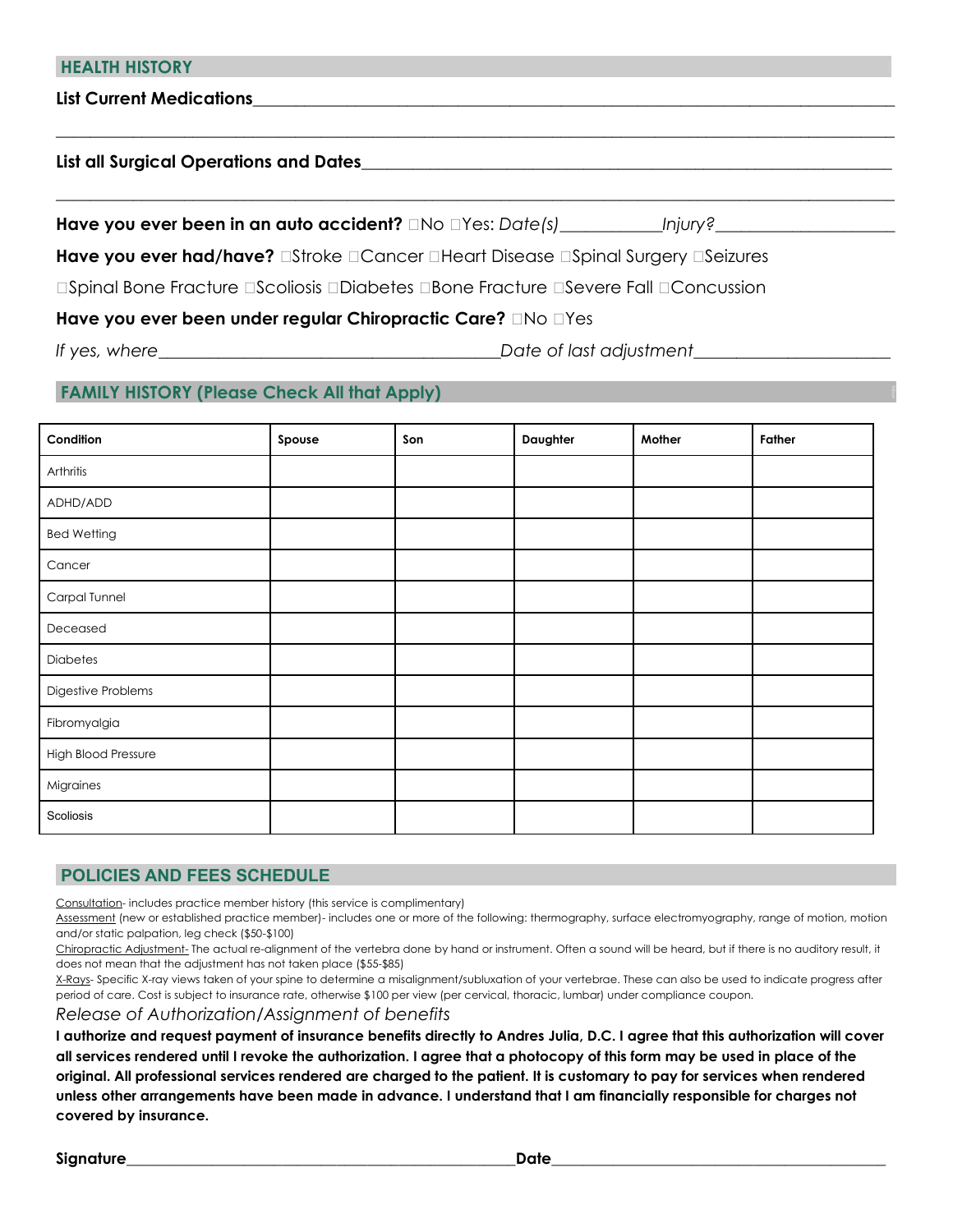### **ABUNDANCE CHIROPRACTIC NOTICE OF PRIVACY PRACTICE AGREEMENT**

This office is required to notify you in writing, that by law, we must maintain the privacy and confidentiality of your Personal Health Information. In addition we must provide you with written notice concerning your rights to gain access to your health information, and the potential circumstances under which, by law, or as dictated by our office policy, we are permitted to disclose information about you to a third party without your authorization. Below is a brief summary of these circumstances. If you would like a more detailed explanation, one will be provided to you. In addition, you will find we have placed several copies in report folders labeled 'HIPAA' on tables in the reception. Once you have read this notice, please sign the last page, and return only the signature page to our front desk receptionist. Keep this page for your records.

#### **PERMITTED DISCLOSURES:**

- 1. Treatment purposes- discussion with other health care providers involved in your care
- 2. Inadvertent disclosures- open treating area mean open discussion. If you need to speak privately to the doctor, please let our staff know so we can place you in a private consultation room.
- 3. For payment purposes to obtain payment from your insurance company or any other collateral source.
- 4. For workers compensation purposes- to process a claim or aid in investigation
- 5. Emergency- in the event of a medical emergency we may notify a family member
- 6. For Public health and safety in order to prevent or lessen a serious or eminent threat to the health or safety of a person or general public.
- 7. To Government agencies or Law enforcement to identify or locate a suspect, fugitive, material witness or missing person.
- 8. For military, national security, prisoner and government benefits purposes.
- 9. Deceased persons –discussion with coroners and medical examiners in the event of a patient's death.

10. Telephone calls or emails and appointment reminders -we may call your home and leave messages regarding a missed appointment or apprize you of changes in practice hours or upcoming events.

11. Change of ownership- in the event this practice is sold, the new owners would have access to your PHI.

#### **YOUR RIGHTS:**

- 1. To receive an accounting of disclosures
- 2. To receive a paper copy of the comprehensive "Detail" Privacy Notice
- 3. To request mailings to an address different than residence
- 4. To request Restrictions on certain uses and disclosures and with whom we release information to, although we are not required
- to comply. If, however, we agree, the restriction will be in place until written notice of your intent to remove the restriction.
- 5. To inspect your records and receive one copy of your records at no charge, with notice in advance
- 6. To request amendments to information. However, like restrictions, we are not required to agree to them.
- 7. To obtain one copy of your records at no charge, when timely notice is provided (72 hours). X-rays are original records and you

are therefore not entitled to them. If you would like us to outsource them to an imaging center, to have copies made, we will be happy to accommodate you. However, you will be responsible for this cost.

#### **COMPLAINTS:**

If you wish to make a formal complaint about how we handle your health information, please call Dr. Andres Julia at (727) 201-2271 if he is unavailable, you may make an appointment with our receptionist to see him within 72 hours or 3 working days. If you are still not satisfied with the manner in which this office handles your complaint, you can submit a formal complaint to:

#### **DHHS, Office of Civil Rights 200 Independence Ave. SW Room 509F HHH Building Washington DC 20201**

#### **I have received a copy of Chiropractic's Patient Privacy Notice. I understand my rights as well as the practices duty to protect my health information, and have conveyed my understanding of these rights and duties to the doctor. I further understand that this office reserves the right to amend this 'Notice of Privacy Practice" at an time in the future and will make the new provisions effective for all information that it maintains past and present.**

*I am aware that a more comprehensive version of this "Notice" is available to me and several copies kept in the reception area. At this time, I do not have any questions regarding my rights or any of the information I have received.*

| Patient Name       | DOB  |
|--------------------|------|
| Patient Signature_ | Date |
| Witness            | Date |

JDD,DC 5/2011